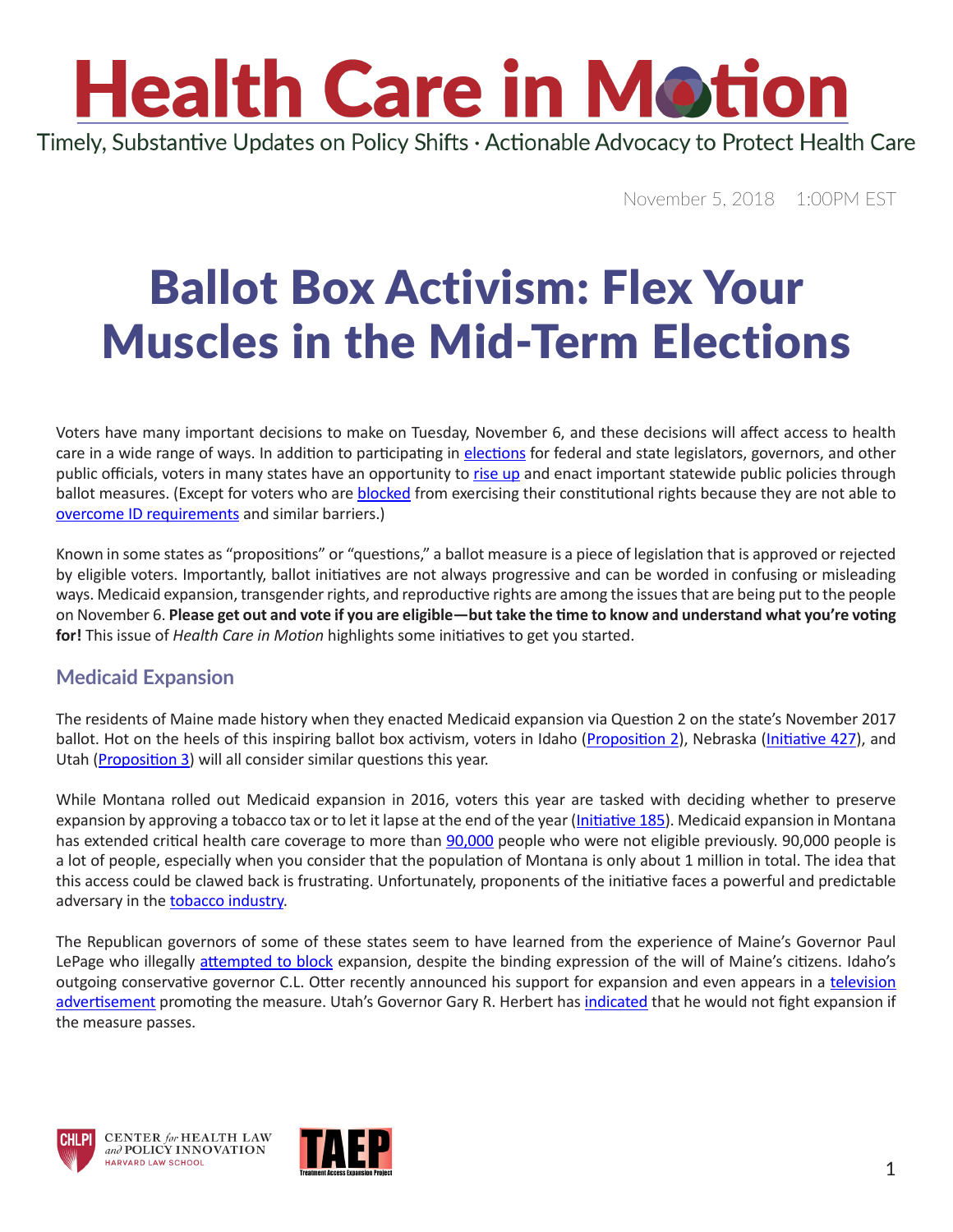### **Health Care in Motion**

The people's push for Medicaid expansion in new states is especially uplifting considering the undercurrent that is otherwise restricting access. On October 31, the Centers for Medicare and Medicaid Services [approved](https://www.cms.gov/blog/cms-approves-innovative-wisconsin-plan-improve-health-and-lift-individuals-poverty) Wisconsin's Medicaid waiver, which incorporates [work requirements](https://www.chlpi.org/wp-content/uploads/2013/12/HCIM_05_07_2018.pdf).

#### **Transgender Rights**

In July 2016, Massachusetts enacted a state law that protects transgender people from discrimination in public places, including restaurants, stores, and doctors' offices. A "yes" vote on **Question 3** keeps the current law in place. A "no" vote would repeal this provision of the public accommodation law and roll back nondiscrimination protections.

This is the first statewide referendum (public vote) on transgender rights. State-level prohibitions on discrimination are especially critical in light of the Trump Administration's [attacks](https://www.nytimes.com/2018/10/21/us/politics/transgender-trump-administration-sex-definition.html) on transgender rights at the federal level. Advocates have to hold the line. Without a resounding, "Yes on 3," Massachusetts will be moving backwards on equality along the lines of California's brush with [Proposition 8](http://www.latimes.com/opinion/op-ed/la-oe-soucek-prop-8-repeal-20161128-story.html)-a 2008 measure that reintroduced marriage inequality and was deemed unconstitutional by the United States Supreme Court.

#### **Reproductive Rights and Access to Reproductive Health Care**

Reproductive rights and access to reproductive health care are threatened by anti-abortion ballot initiatives in three states: Alabama, Oregon, and West Virginia.

A "yes" vote on Alabama's [Amendment 2](https://www.alhealthyfamilies.org/) would amend the state's constitution to ensure that it cannot be read to secure or protect a woman's right to an abortion or the funding of abortion care. It would also recognize "the sanctity of unborn life and the rights of unborn children, including the right to life." Alabama already has a number of [laws](https://www.guttmacher.org/fact-sheet/state-facts-about-abortion-alabama) in place that severely limit access to abortion, and the Amendment paves the way for a total ban without regard to the situation.

A "yes" vote on Oregon's [Measure 106](http://nocutstocare.com/) would amend Oregon's constitution to prohibit the state from spending public funds on abortion. Currently, women who are insured under publicly-funded plans, such as the state's Medicaid program and the public employee benefit plan, can obtain abortions that are approved by a medical professional. West Virginia's [Amendment](https://www.votenoon1wv.org/) [1](https://www.votenoon1wv.org/) would amend the state's constitution to ensure that nothing in it "secures or protects a right to abortion or requires the funding of abortion." That the West Virginia Constitution would not *require* the funding of abortion opens the door to banning public funding for abortion care.

Only [17 states](https://www.guttmacher.org/evidence-you-can-use/medicaid-funding-abortion) allow for Medicaid funds to be spent on abortions, and now the ballot measures in two such states threaten to exacerbate disparity in access. These measures enable a situation in which only those who can afford an abortion are able to access one. Is a right really a right if the most vulnerable among us are denied access to it?

**Are there health-related ballot initiatives in your state that you want the country to know about? [E-mail us!](mailto:chlpi%40law.harvard.edu?subject=HCIM%3A%20Ballot%20Box) Feeling inspired to put something on the next ballot to protect and/or advance health care access in your state?** We can help you understand your state's ballot laws. **And remember, please get out and vote if you are eligible but take the time to know what you're voting for!**